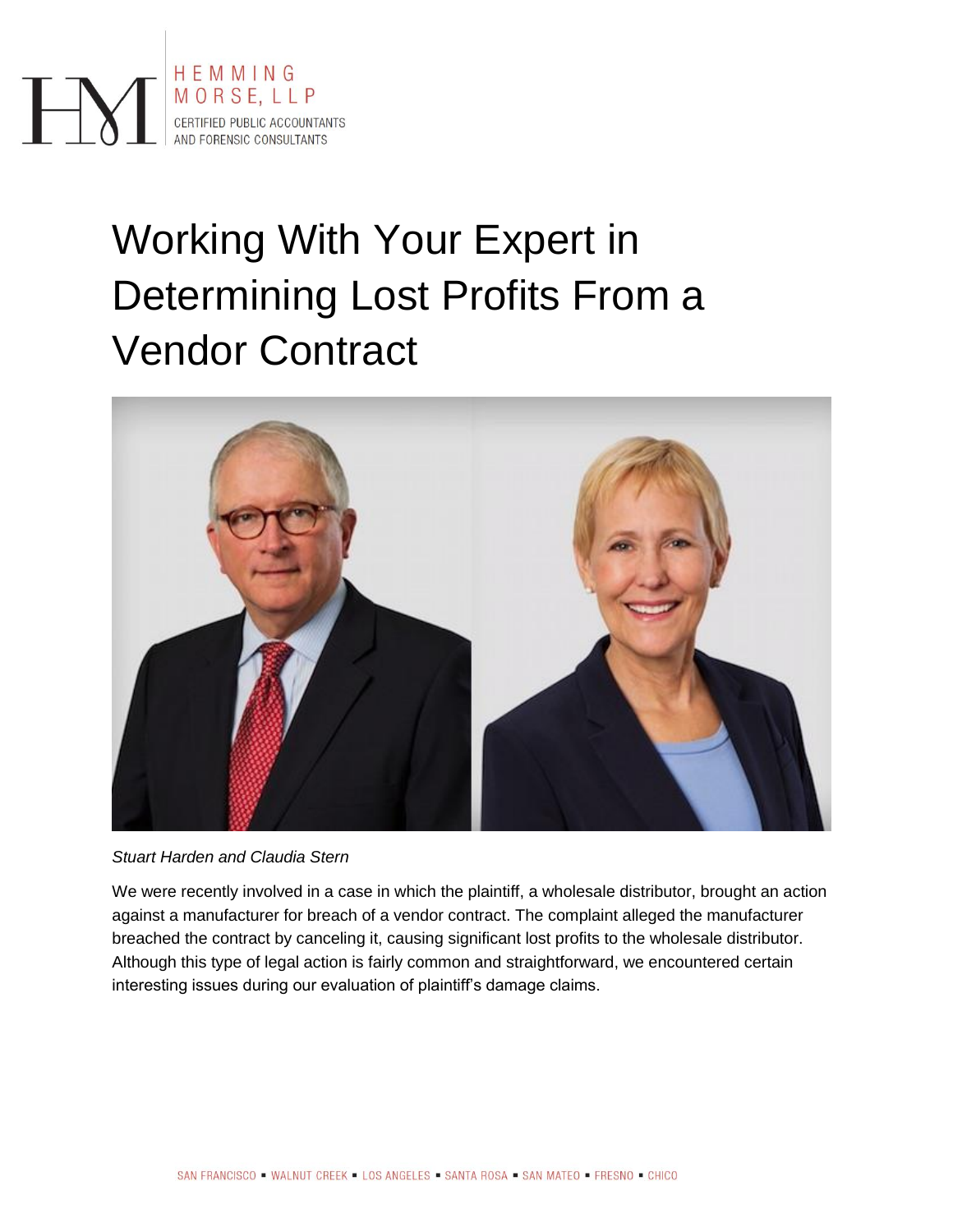

These issues are summarized as follows:

• How does an expert predict sales when there is no consistent historical trend?

• In this case, the manufacturer was a U.S. based company and the wholesaler distributed into a foreign market with heightened inflation. How do these facts impact the damages? • When sales and administrative costs are difficult to reduce immediately how does an expert predict

the amount and timing of future reductions of costs?

## **Projecting 'But For' Sales**

The product was introduced to the plaintiff's market in 2006. Sales rose quickly between 2006 and 2008. Concurrent with the recession, sales fell in both 2009 and 2010. Sales recovered in 2011 and 2012 and, in 2013, declined. The contract was terminated in early 2014.

Plaintiff's expert calculated the average annual rate of growth in sales for 2006-2013, and averaged those growth rates to estimate average annual growth in the years following the alleged breach. While conceptually simple, the calculated average looked suspiciously high given the rapid growth in the first years of the product's introduction into the market and the decline in the most recent year. Further, the projected growth was greater than the expected growth (in volume) of the particular product's consumption in the distributor's country based on industry data.

We concluded that it was improper for plaintiff to use the average annual sales increase for the full eight year period. We did observe, however, that 2011 to 2013 reflected a heightened level of sales apart from 2006 to 2010, and that those years may be most indicative of future sales. One approach we considered was to measure the linear trend for only those years and use that trend for predicting future sales. Another approach was to assume no change in future periods except for inflation (i.e. future sales equal to 2013 plus inflation). A third approach was to measure the linear trend for only 2012 to 2013, and due to the decline in 2013, to project a continuing decline in sales.

Our further investigation of 2013 sales led to the conclusion that the sales decline in 2013 was due to significant returns from the prior year's sales. The idea that sales would continue to decline in the future was thus rejected. Industry forecasts of volume consumption in the distributor's country were between 5 and 10 percent per year, so just increasing for inflation seemed unreasonably low. Ultimately, we concluded that the linear trend for the three years prior to the breach was a reasonable predictor of future growth.

*TIP: Question your expert's sales forecast. What prior years did they use and why? What prior years did they exclude and why? Did the expert give the more current years the most weight and, if not, why not?*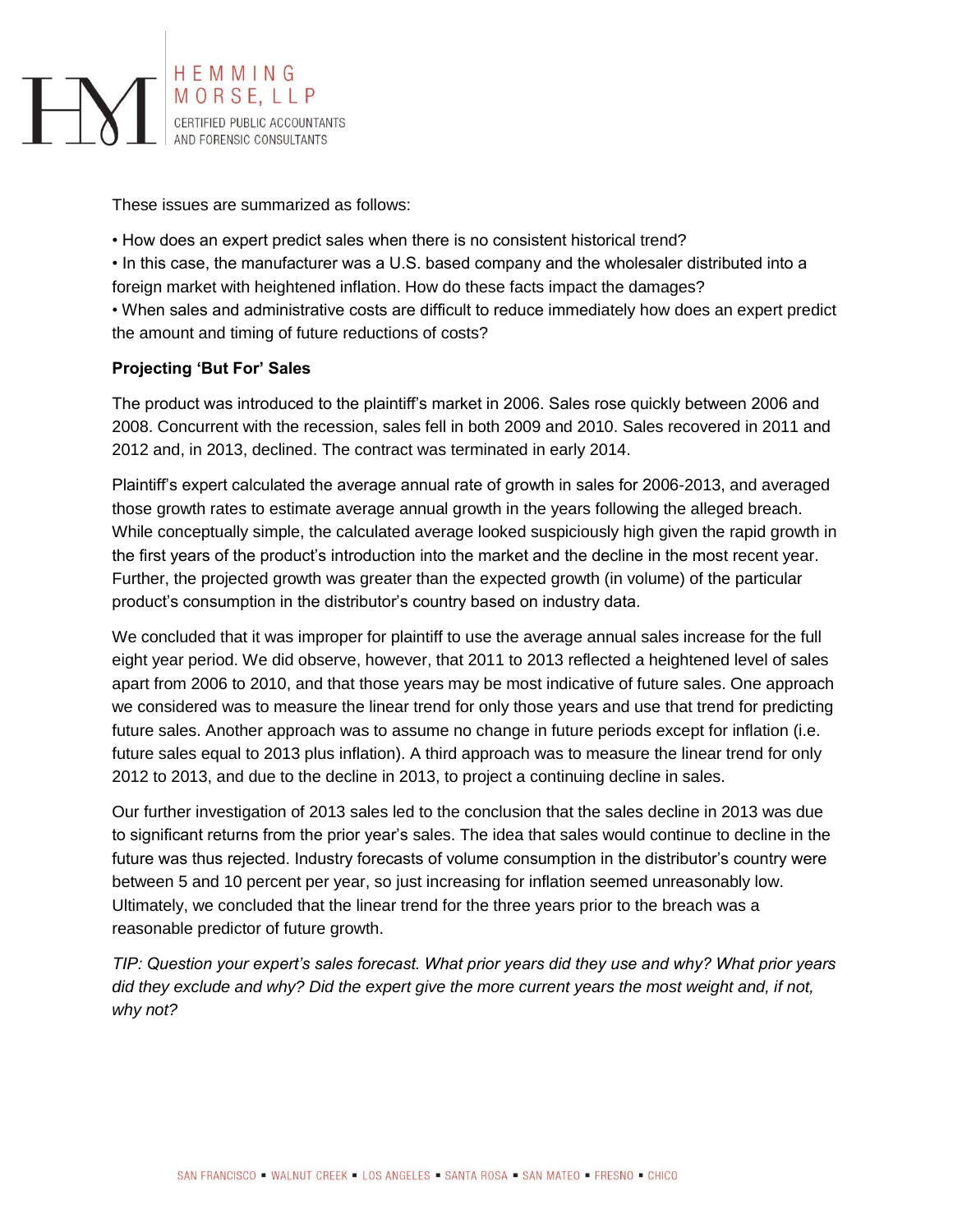

# **Adjusting for Inflation**

Inflation in the distributor's country was higher than in the U.S. Plaintiff's expert's calculations of lost profits were calculated in the currency of the foreign market and were converted to U.S. dollars at the current exchange rate.

Interestingly, the plaintiff's expert added an inflation adjustment to the calculated sales growth rate that already had inflation imbedded in it. The calculated growth rate used by plaintiff's expert was based on real, not inflation-adjusted (or nominal) sales figures. This had the effect of double counting growth due to inflation. The linear trend we used for predicting future sales was based on real sales observations and, thus, an additional adjustment for inflation was not necessary.

*TIP: Question all of your expert's adjustments. Why are they making an adjustment? If the adjustment was not made, why would the forecast or calculation be wrong?*

## **Estimating Unavoidable Costs**

As in many damages cases, calculating lost profits involves estimating profits in the "but for" world and comparing those profits to what actually occurred. In this instance, the distributor experienced extremely low profits during the periods that the vendor contract was in place. Further, we observed that the defendant's products likely had no net profits after all costs were considered since the avoidable costs relating to such sales were roughly equal to the margins on those products.

Accordingly, in the "but for" world where the contract would have continued, our contention was that the net profits were essentially zero. The remaining question, from a damage point of view, was "What costs did the plaintiff continue to incur because the contract terminated?" These costs would be Selling, General & Administrative costs that could not be quickly reduced when the contract terminated.

In estimating SG&A costs that would continue to occur in the post-contract period, plaintiff's expert analyzed the level of those costs for the one year period following the alleged breach. The expert compared the costs in the year following the breach to the one year period prior to the breach, and then calculated the percentage reduction. The assumption was that this reduction represented all of the costs that would be avoided due to the alleged breach.

Our analysis reflected that SG&A costs continued to decrease as a percentage of sales throughout and following the one year period subsequent to the alleged breach. Thus, using the one year period was not capturing all avoided costs, particularly since cost reductions are frequently hard to rapidly achieve following a loss of sales (in other words, they are "sticky"). Our approach to determining the amount of avoidable costs not captured in plaintiff expert's analysis was to determine if a model could be developed to predict costs that were "fixed" and costs that were "variable" based on sales volume.